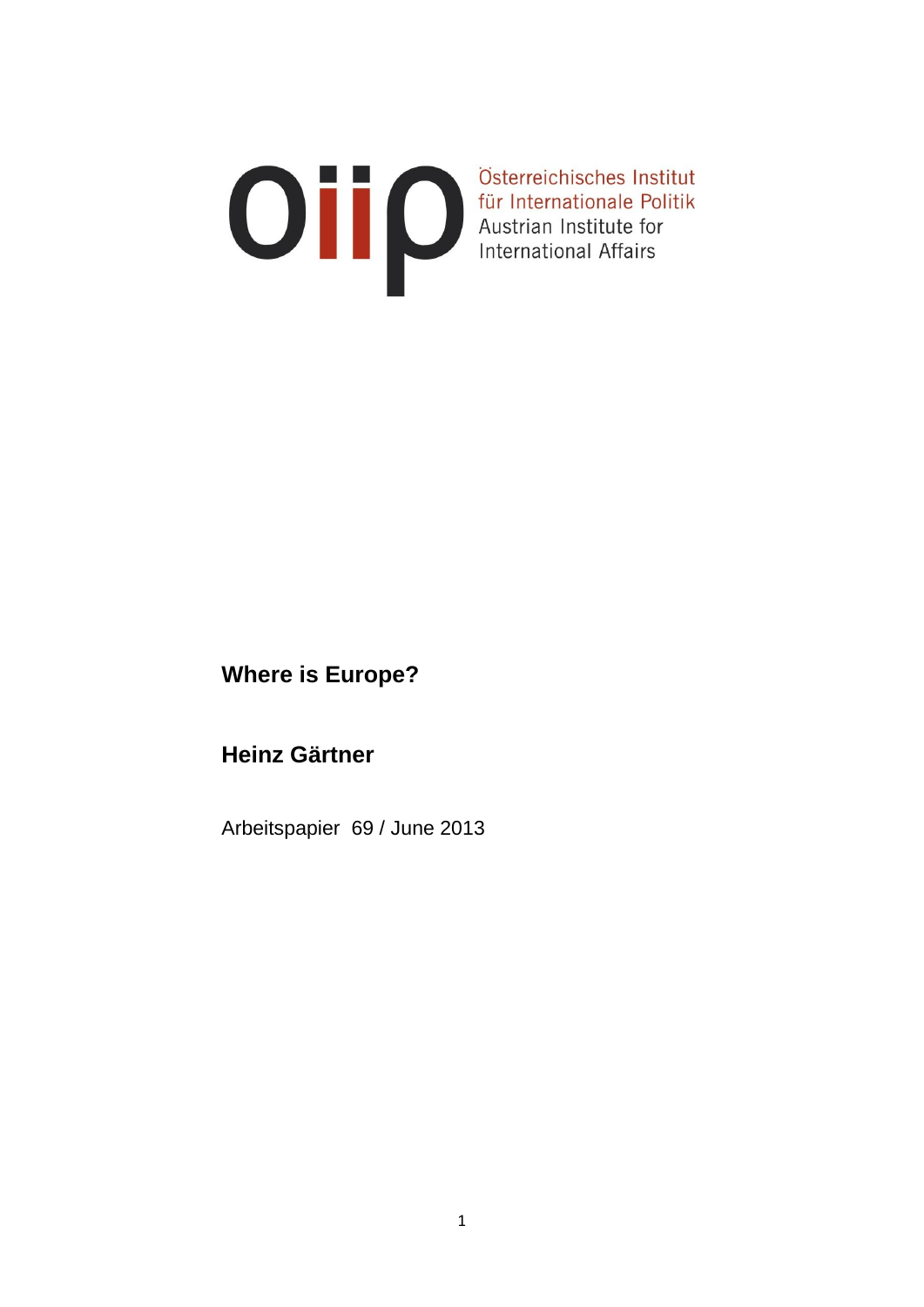#### **Abstract**

The world requires global solutions. What is the right approach? Since the end of the Bush administration there has been an international debate on what kind of world will emerge. Where is Europe in this debate? Among American academics Europe plays only a marginal role. Their main concerns are the decline of America and the rise of China. Europe is not considered to be a major power factor in the new world. The "Transatlantic Trade and Investment Partnership" (TTIP) introduced a new element into the debate, however. For liberal internationalists the TTIP could provide a stable basis for market economies and liberal democracies to strengthen their global influence. Such an agreement could help to enlarge their standards to the emerging powers. On the one hand, it would pull them into the new system. On the other hand, it would push them towards it. The US and Europe would create an economic and politically unifying force that would integrate the new emerging actors such as China, India, Brazil, Russia and other established economic powers. Geo-strategists and Realists would argue that closer US – European ties, the TIPP together with the "Transpacific Partnership" (TPP), would enhance the West's leverage with China.

#### **Keywords**

Global Security Governance, Power Transition and Diffusion, the global role of the USA, Emerging Powers, Common Foreign and Security Policy of the EU, Europe

#### **Author**

Heinz Gärtner is the Director of the Austrian Institute for International Affairs (oiip) and Professor at the Institute for Political Science at the University of Vienna. His key research areas are Global Security Governance, Power Transition and Diffusion and Comparative Foreign & Security Policy Analysis.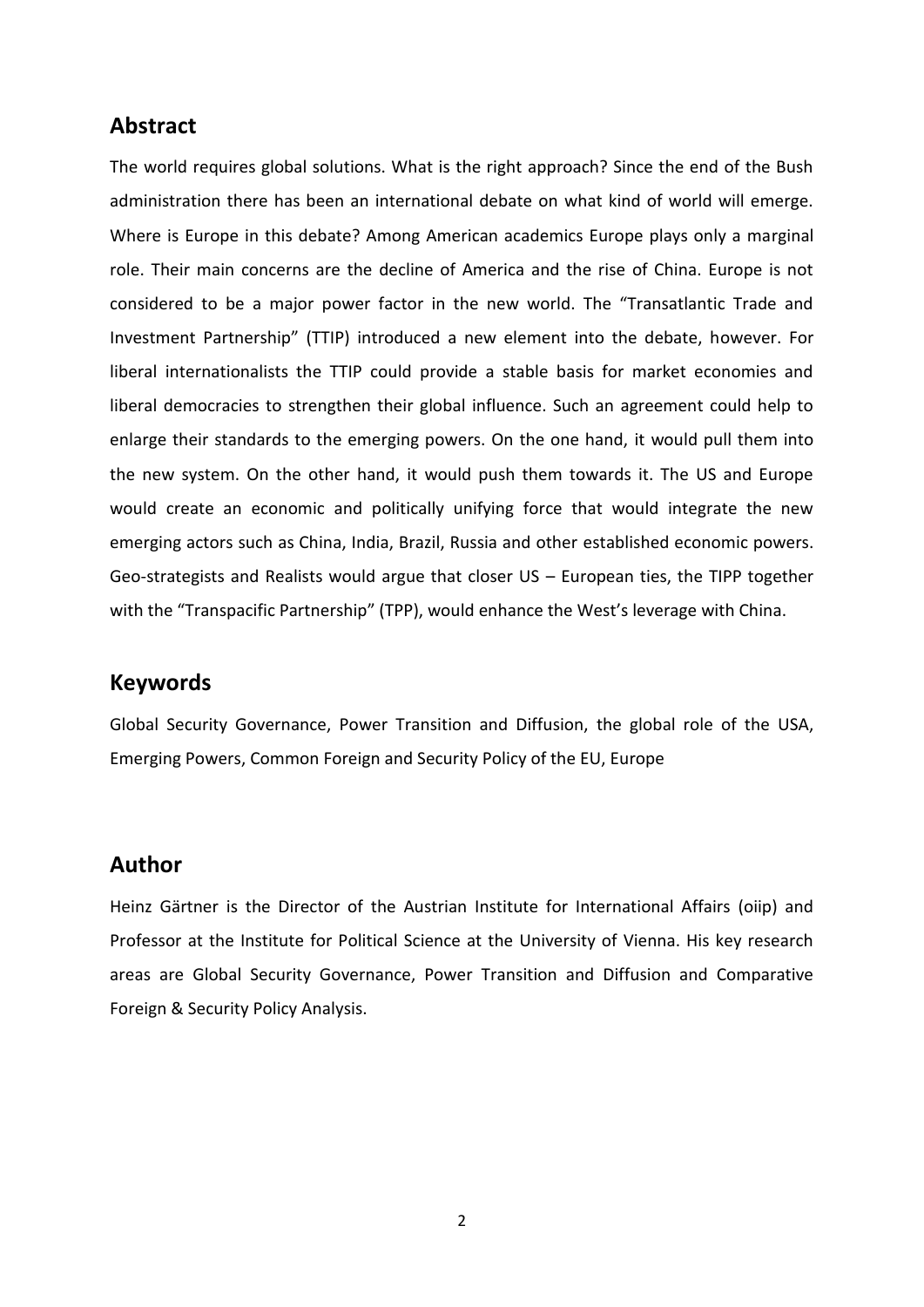# **Contents**

| $In traditional.\  \, \ldots\  \, \ldots\  \, \ldots\  \, \ldots\  \, \ldots\  \, \ldots\  \, \ldots\  \, \ldots\  \, \ldots\  \, \ldots\  \, \ldots\  \, \ldots\  \, \ldots\  \, \ldots\  \, \ldots\  \, \ldots\  \, \ldots\  \, \ldots\  \, \ldots\  \, \ldots\  \, \ldots\  \, \ldots\  \, \ldots\  \, \ldots\  \, \ldots\  \, \ldots\  \, \ldots\  \, \ldots\  \, \ldots\  \, \ldots\  \, \ldots\$ |
|--------------------------------------------------------------------------------------------------------------------------------------------------------------------------------------------------------------------------------------------------------------------------------------------------------------------------------------------------------------------------------------------------------|
|                                                                                                                                                                                                                                                                                                                                                                                                        |
|                                                                                                                                                                                                                                                                                                                                                                                                        |
|                                                                                                                                                                                                                                                                                                                                                                                                        |
|                                                                                                                                                                                                                                                                                                                                                                                                        |
|                                                                                                                                                                                                                                                                                                                                                                                                        |
|                                                                                                                                                                                                                                                                                                                                                                                                        |
|                                                                                                                                                                                                                                                                                                                                                                                                        |
|                                                                                                                                                                                                                                                                                                                                                                                                        |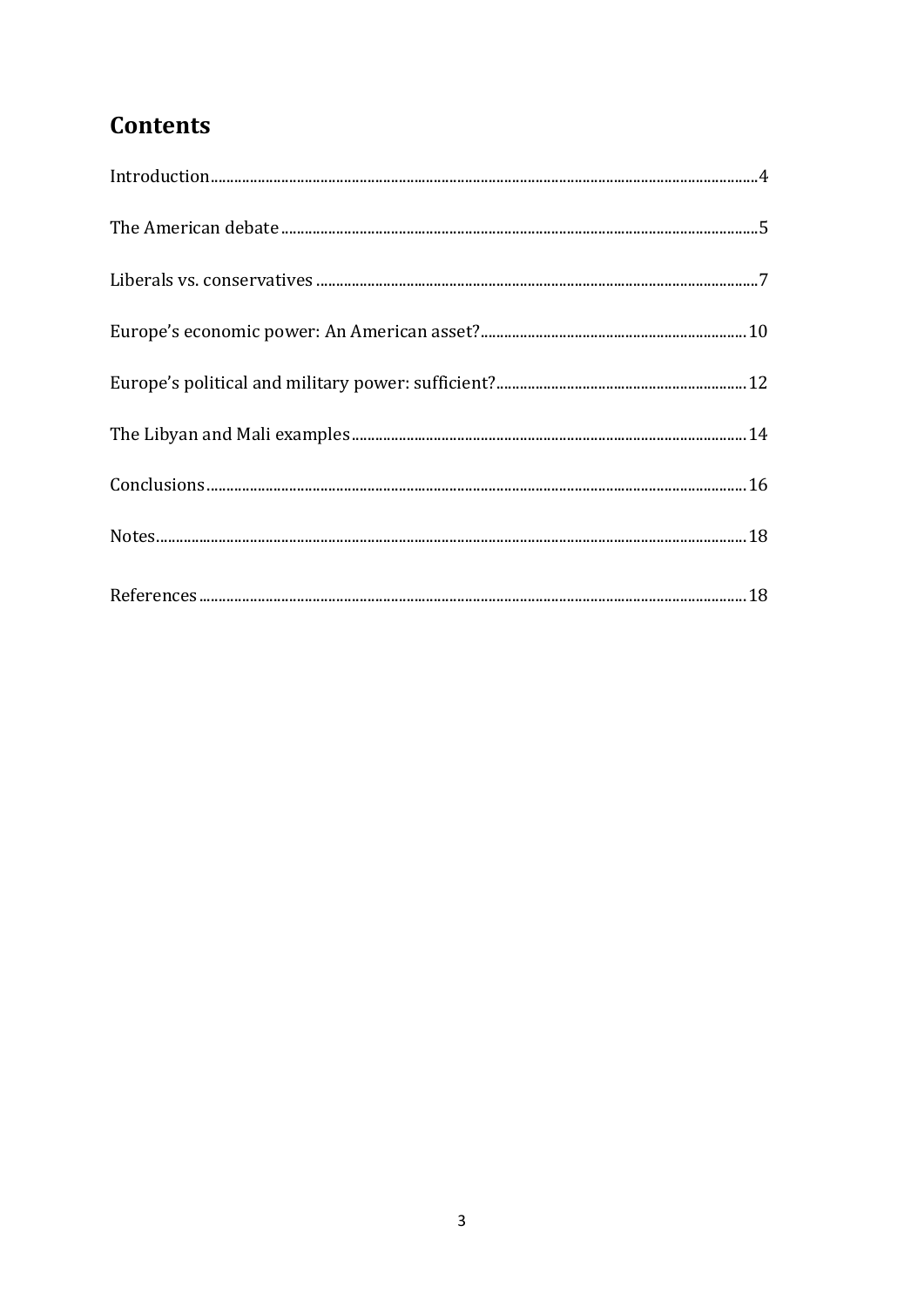#### **Introduction**

The world requires global solutions. What is the right approach? Since the end of the Bush administration there has been an international debate on what kind of world will emerge. Where is Europe in this debate? Among American academics Europe plays only a marginal role. Their main concerns are the decline of America and the rise of China. Europe is not considered to be a major power factor in the new world. In the best case Europe is seen as a natural ally because it consists of market economies and liberal democracies. In the worst case it is seen as irrelevant because it lacks military capacities with global reach. The "Transatlantic Trade and Investment Partnership" (TTIP) introduced a new element into the debate, however. For liberal internationalists the TTIP could provide a stable basis for market economies and liberal democracies to strengthen their global influence. Such an agreement could help to enlarge their standards to the emerging powers. On the one hand, it would pull them into the new system. On the other hand, it would push them towards it. The US and Europe would create an economic and politically unifying force that would integrate the new emerging actors such as China, India, Brazil, Russia and other established economic powers. Geo-strategists and realists would argue that on a grand strategic level, closer US – European ties, the TIPP together with the "Transpacific Partnership" (TPP), would enhance the West's leverage with China. Furthermore, it would push back China's autocratic capitalist model and the US and Europe would not only consolidate their status as the leading economies but build a political bloc of liberal democracies.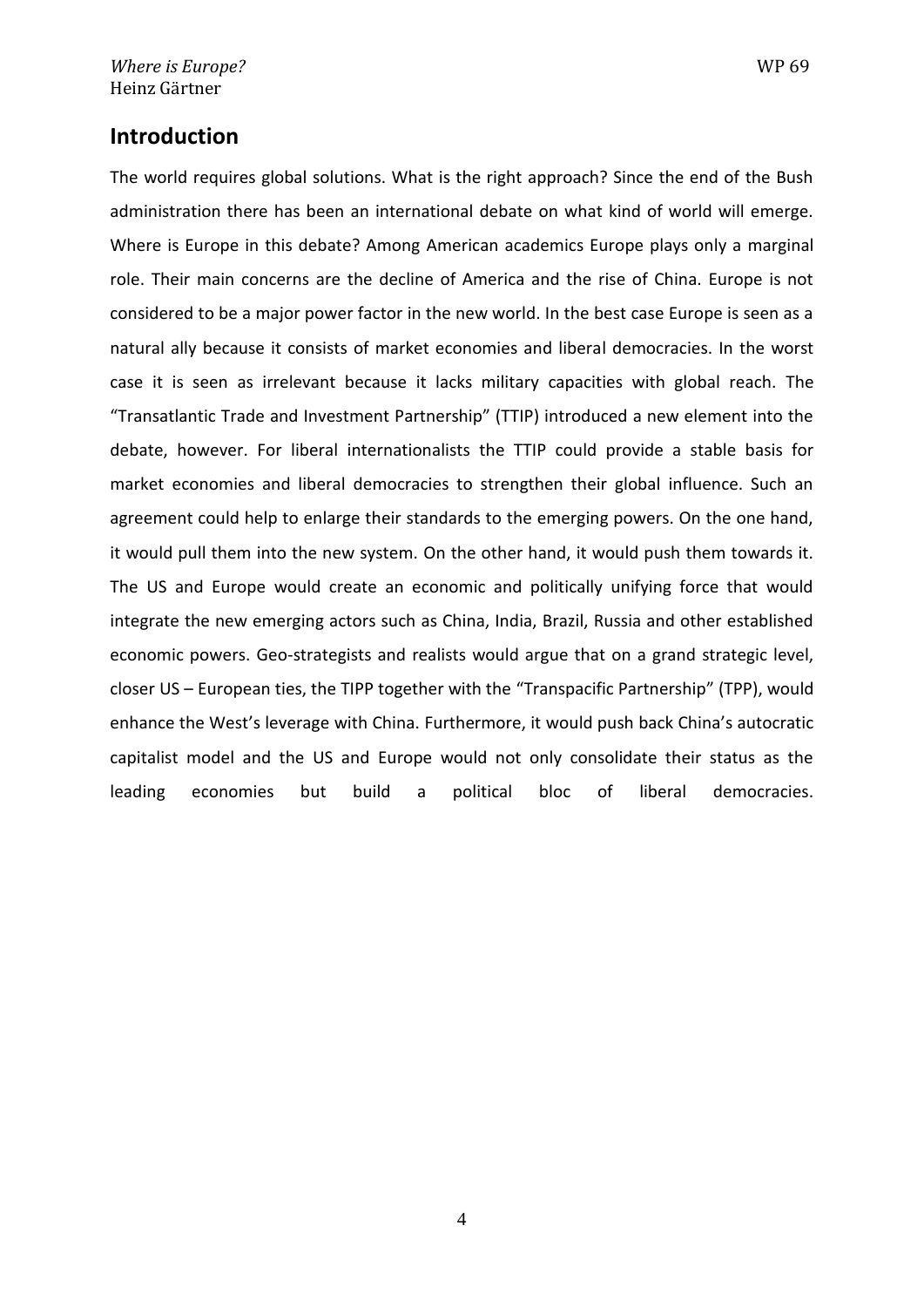#### **The American debate**

The world requires global solutions. What is the right approach? Since the end of the Bush administration there has been a debate among American academics on what kind of world will emerge. Where is Europe in this debate? Europe plays only a marginal role. The main concerns of American pundits are the decline of America and the rise of China. Europe is not considered to be a major power factor in the new world. In the best case Europe is seen as a natural ally because it consists of market economies and liberal democracies. In the worst case it is seen as irrelevant because it lacks military capacities with global reach.

The "bipolarity" of the Cold War era is gone. George W. Bush's "unipolarity" or Charles Krauthammer's "unipolar moment" are over  $-$  if they ever existed. With the absence of a more suitable expression most observers uninventively speak – very general - of a "multipolar world" with a few world actors or players, among them the US, Europe, China and Russia (as is mentioned in the report of the National Intelligence Council, *Global Trends 2025*). The term "multipolarity" originates from the realist school and implies polarization, balance of power, zero-sum, win and lose. All actors are potential enemies. Richard Haass (2008) rejects the polarization reference. Rather, he sees a "non-polar world" emerging. This highlights the necessity of common, rather than opposing, strategies, in solving global problems. One of the emerging measures to address global issues is the G-20. It began by dealing with economic, financial and climate-related questions but sooner or later it will also include other security topics, as was the case with the G-7/8.

A similar observation of emerging powers has been made by Fareed Zakaria (2012) and Parag Khanna (2008). Zakaria sees the "rise of the rest" in a "post-American world." Khanna observes the "rise of the second world," i.e. almost all others except the US and Europe. Their analyses are not necessarily as declinist as Paul Kennedy's "Rise and Fall of Great Powers" of 1987. For both of them the US will remain the dominant power (especially in military terms) but their argument is that the US will not be able to act alone.

According to Joseph Nye (2008, 2011), in today's world, the distribution of power varies with the context. It is distributed in a pattern that resembles a three-dimensional chess game. On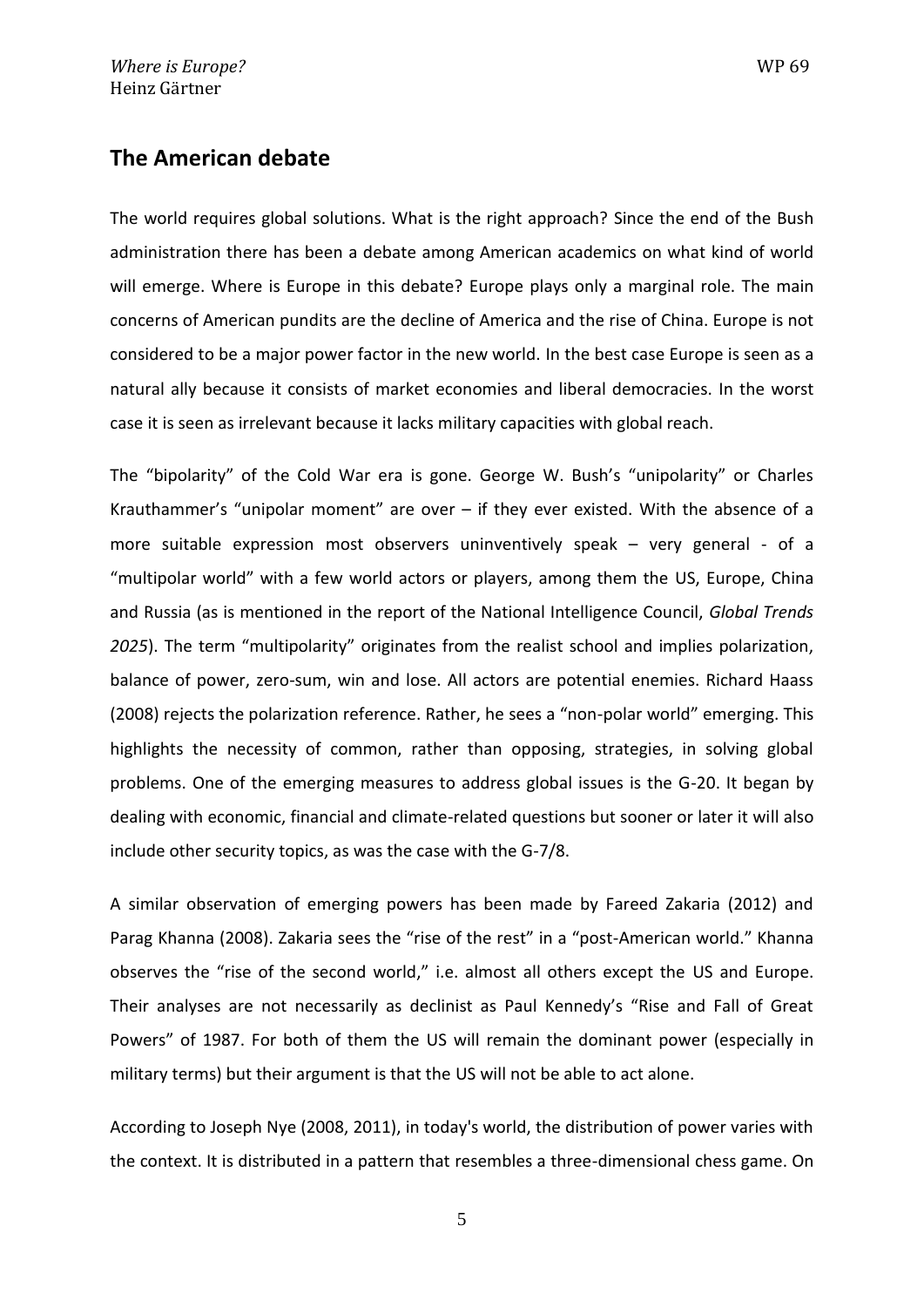the top chessboard, military power is largely unipolar, and the US is likely to remain the only superpower for some time. But on the middle chessboard, economic power has already been multipolar for more than a decade, with the US, Europe, Japan, and China as the major players, and others gaining in importance. The bottom chessboard is the realm of crossborder transactions that occur outside of government control. It is only the middle chessboard – in the economic realm - where Europe play role.

According to John Ikenberry (2011) in new world order the US will find itself in the position to share power and rely in part on others. The contested and unstable US led hegemonic order does not destroy the American built liberal international order but rather makes it more inclusive. - Ikenberry does not talk of an American-European built order. - It would be built around rules, norms of nondiscrimination and market openness, creating for conditions for countries – including rising countries on the periphery of this order. Such a liberal international order would create a foundation in which states can engage in reciprocity and institutionalized cooperation. Such an order can be contrasted with closed and non-rulebased relations like geopolitical blocs, exclusive regional spheres, or closed imperial systems.

Charles Kupchan (2012) sees the clock running out on the West's global dominance. Power will become more widely distributed around the globe. The next world will belong to no one. Rather, the coming world will be both multipolar and politically diverse. The diffusion of global power ultimately means the diffusion of international responsibility from the Atlantic community of democracies to a broad array of states in good standing in all quarters of the globe. The goal would be to forge a consensus among major states about the foundational principles of the next world. The rules must be acceptable to all powers.

For Zbigniew Brzezinski (2012) American system's capacity to compete globally depends increasingly on its ability to confront problems at home. If America falters, the world is unlikely to be dominated by a single preeminent successor, such as China. No single power will be ready to exercise the role that the world expected the United States to play after the end of the Cold War. The US must accommodate constructively China's rising global status and engage Russia and Turkey to avert global chaos. Europe remains through its cultural,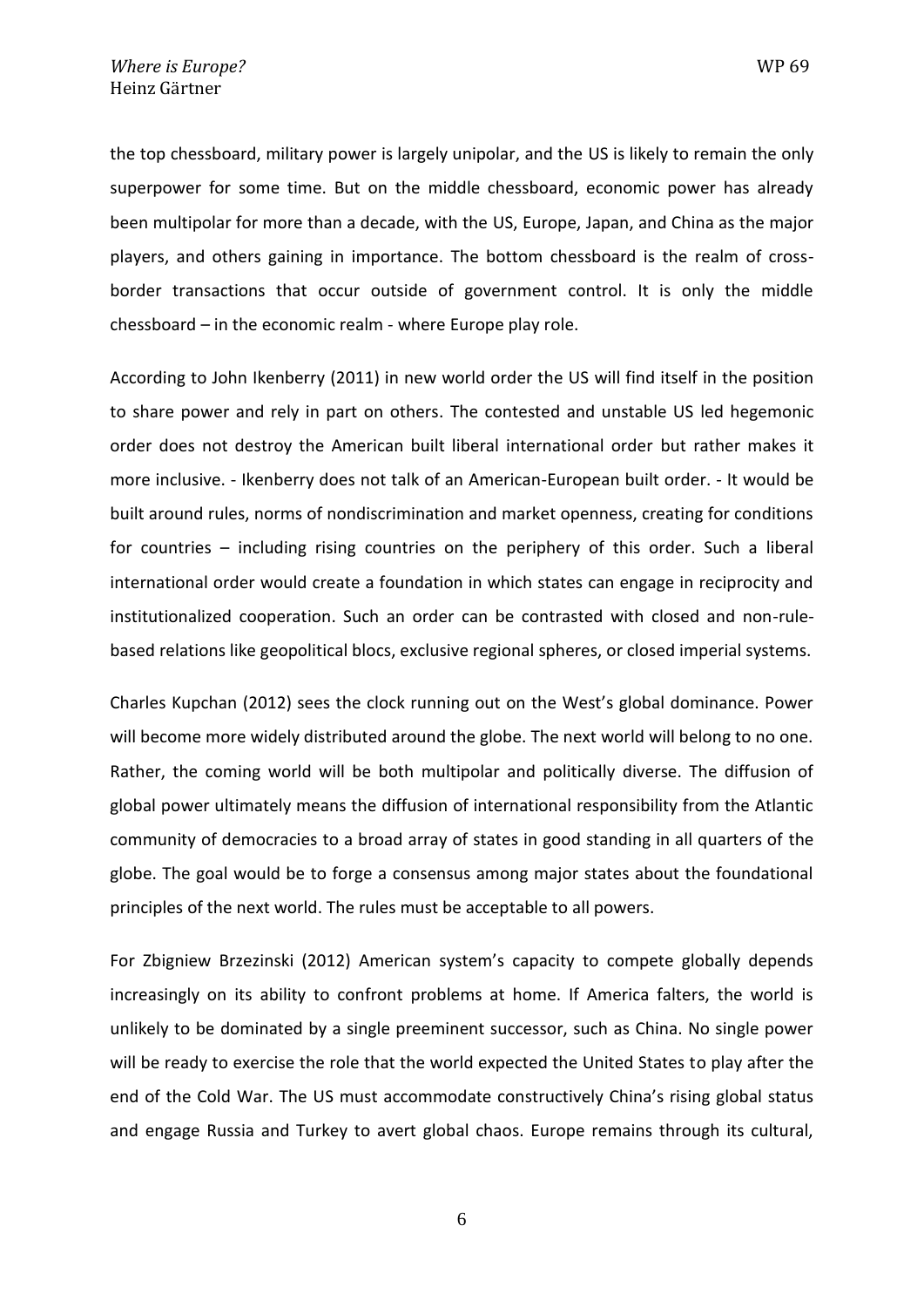ideological, and economic connections and more concretely through NATO, a junior geopolitical partner to the United States.

#### **Liberals vs. conservatives**

The American debate about the world is very much a domestic one about America's role in the world. The promotion of democracy has always been central in US foreign policy debate. The export of American values is not limited to liberals but the dominant principle of the neo-conservatives. Liberal values and democracy are hardly the only driving force (Bouchet, 2012). The prevalent elements in US foreign policy have always been national security and economy interests. Representatives of the realist school are the most outspoken advocates of the American interests. They can be found in both the Democratic and the Republican Party. The same is true for liberal internationalists (Ikenberry, 2011) who also stress the importance of international institutions to manage interdependence and security. Liberals as well as conservatives focus on the reform of the domestic political and economic structure to reinforce the basis for a strong foreign policy. Neither liberals nor conservatives are monolithic groups. In each camp are those who believe that the US should not engage too much in the world (Posen, 2013) and those who think the US should remain a global leader, stay engaged and influence global and regional developments.

Conservatives claimed greater competency when it came to security and defense and accused liberals of being weak on these issues. Liberals have always been caught in the contradiction between their own values and US-national security interests. The liberal foreign policy dilemma began with the presidential candidacy of McGovern in 1972, when among liberals a strong anti-war sentiment emerged. Since then they have been suspicious of any larger military involvement by the US government. For liberals in the Democratic Party, it was almost impossible to reclaim them. The Democrat Gary Hart, who ran for president in 1984 and 1988, was the last one before President Obama who attempted to do so. Bill Clinton focused on the economy and hesitated to use force in the Balkans, which he eventually did with a series of airstrikes without deploying ground troops.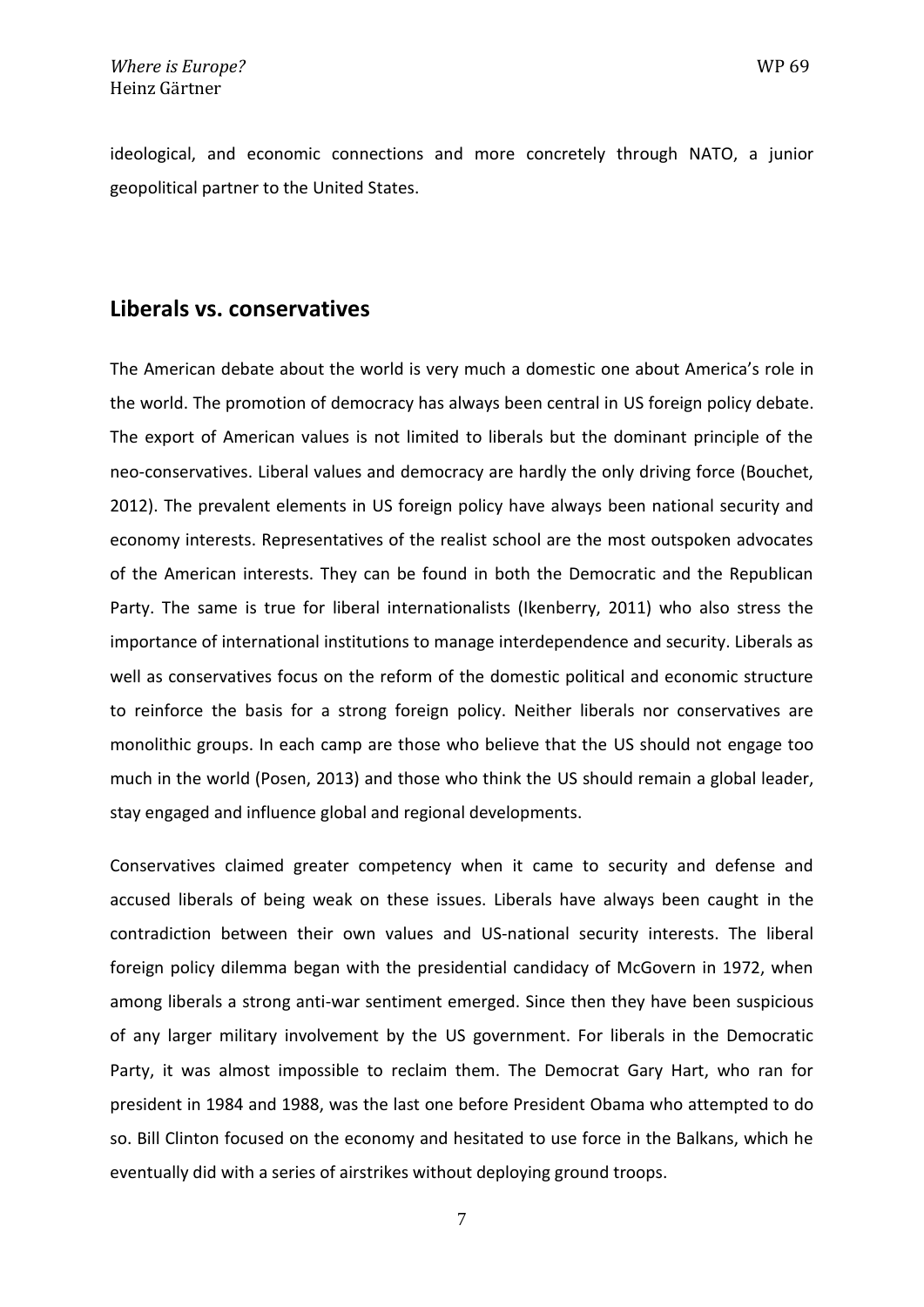With regards to foreign policy, liberals have traditionally preferred economic and diplomatic incentives, rather than resorting to force and military intervention. Barack Obama was able to strike a balance between those dimensions. Barack Obama's prioritized a policy of multilateralism and engagement; however, the use of force has become a natural part of his foreign policy. In Libya, the use of force was justified on humanitarian grounds, drones were used for tactical strikes in Afghanistan and Pakistan, and Obama gave the final go-ahead to kill Osama bin Laden. At the same time, within the framework of his engagement policy, Obama committed himself to political solutions with rival states. During the Inaugural Address in January 2013 Obama rededicated himself to the engagement policy and the peaceful resolution of differences "not because we are naïve about the dangers we face, but because engagement can more durably lift suspicion and fear". Obama was the first president who could reclaim competency on security and defense issues for the Democratic Party. Still, liberals struggle with high defense expenditures, with the support for conservative governments in Israel, and with the potential use of force against Iran. "True liberals" or libertarians support deep cuts in defense budgets because US Foreign Policy should be constrained anyway. There is some overlap with isolationists on these issues.

Many liberals do not believe in American moral leadership because they hesitate to claim that America is superior to other cultures and systems. Liberals reject George W. Bush's neoconservative democracy promotion with the use of force as in Iraq. They do believe, however, that the support of democracies all over the world is good thing. They stress the pull rather than the push factors. The differences are often blurred when it comes to a neoconservative league of democracies (Kagan, 2008, McCain) and a liberal society of democracies. Should such a concept replace the Security Council of the United Nations? The liberals are divided on this issue! More concrete, military intervention for humanitarian reasons might be supported by some liberals (e.g. Libya and Kosovo) or neo-conservatives (e.g. Syria) alike. Realist conservatives oppose humanitarian interventions. Liberal institutionalists and international lawyers, in contrast, request that military interventions are consistent with international law, either authorized by the UN-Security Council or justified by self-defense.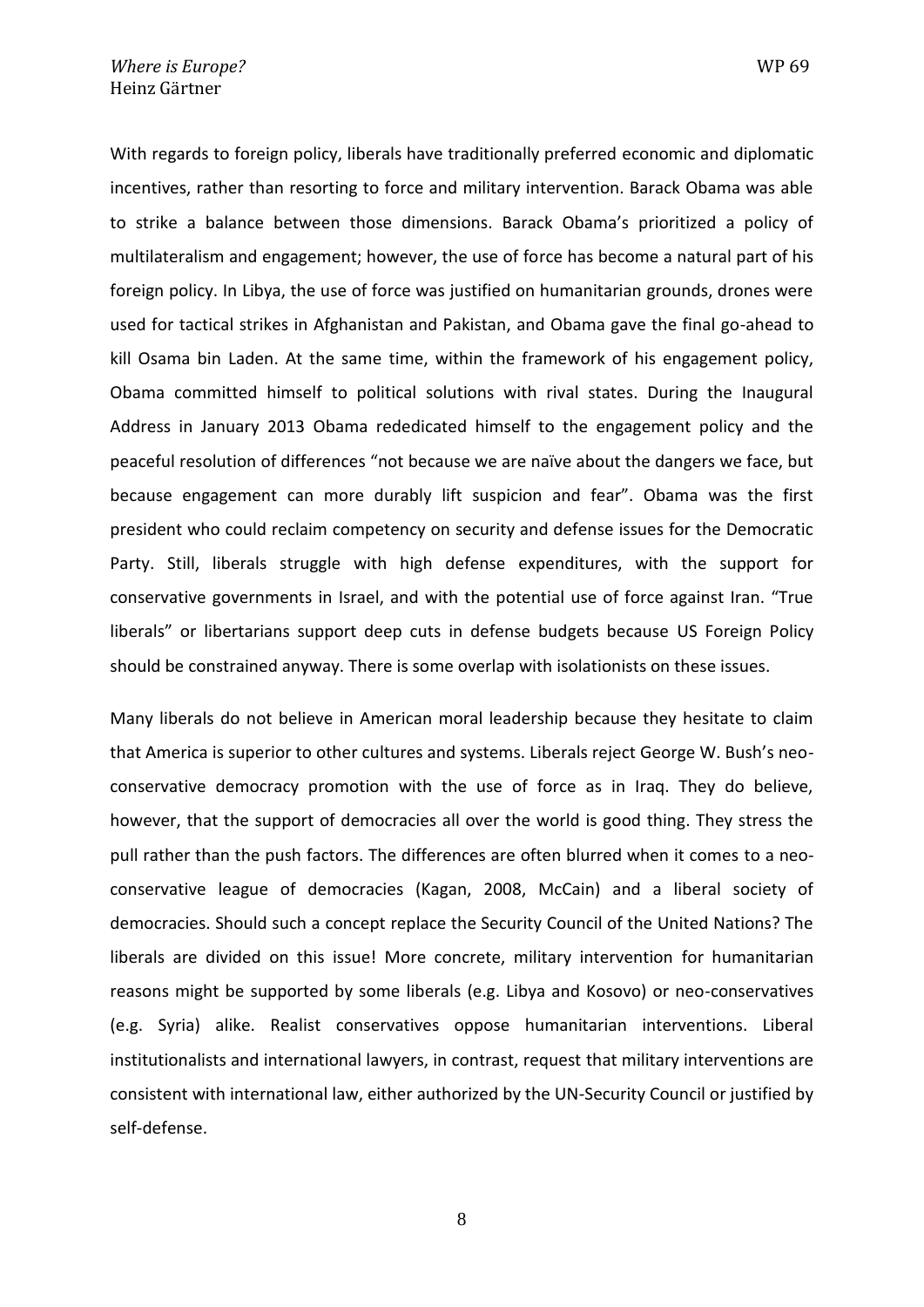More general, the academic world (Kupchan, 2012) discusses a concert of powers, which goes back to the Democrat Franklin Roosevelt and was reinvented by the Republican Henry Kissinger. Such a concert would include both democracies such as the US and Europe as well as non-democratic powers such as Russia and China as well, but could lead to a safer peace and more security among world powers.

Liberal internationalists (Ikenberry, 2011; Brooks/Ikenberry/Wohlforth, 2012/2013) argue that a liberal international order emerged under the US-leadership after the Second World War. The order is rule-based, organized around international institutions and market economies. The order would survive even without an US-hegemony. Liberal internationalists who believe in international cooperation can also be found in the Republican Party.

Although the strategic relationships Americans formed in Europe and Asia became pillars of the liberal world order during the Cold War and Europe now is supposedly passé and the world is entering the "Asian century," Robert Kagan (2012) believes that Americans also have an interest in whether the global trend is toward more democracies. It would make a very big difference to the future world order if the United States may eventually have to share global power with a richer and more powerful but also autocratic China. "The United States and Europe must not give up on each other." It is not without irony that Kagan advised the presidential candidates McCain and Romney both of who have been very critical about the European social model. Kagan himself once categorized the Americans as coming from the Mars and ridiculed the Europeans as being from the Venus.

However, while democracy may help political cooperation, it is not sufficient. The commitment to democracy is good for the citizens but no guarantee for improved international problem-solving. (Kupchan, 2010a, b) When it comes to nuclear weapons, terrorism, war and peace, crisis management, the economic crisis, carbon dioxide emissions, pragmatic cooperation is required, rather than ideological finger-pointing and intransigencies.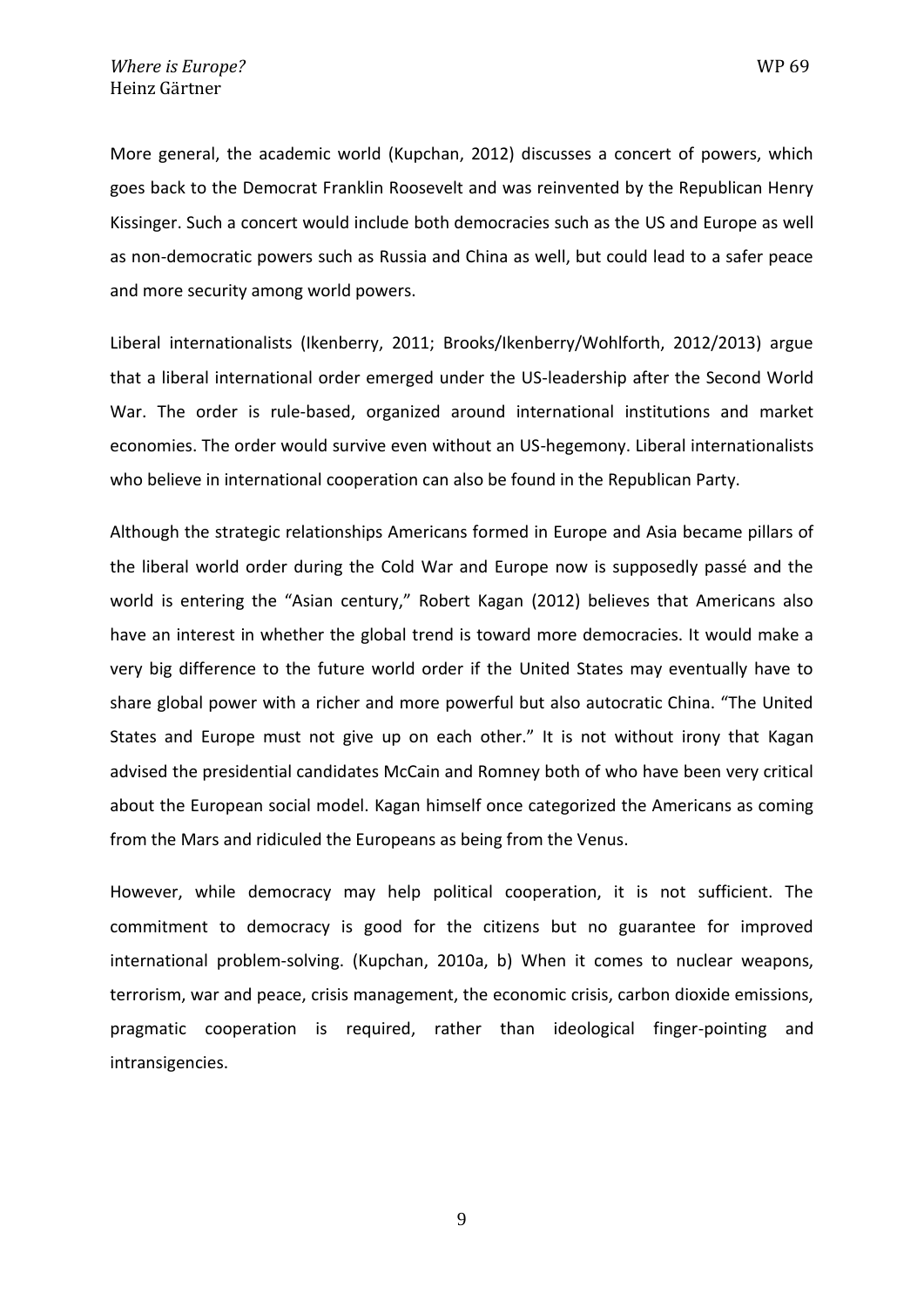### **Europe's economic power: An American asset?**

Are traditional "transatlantic relations" that are based on a common threat, economic interdependence and common values better suited to address global questions, or is Europe's role in the world, and specifically in relation to the US, contingent regarding its contribution to world affairs? Is Obama's approach of "engaging" partners, competitors, and potential rivals the right approach?

It goes without saying that economic ties can stabilize relations between the US und the EU and prevent bloc building. Mutual investments of European and American companies in the US and in Europe generate approximately ten million jobs. Both the US and Europe account for 50 percent of the global production and 40 percent of the global trade. (Neuss, 2009) Mutual direct investment (almost 60 percent of the overall investment) did not suffer during Bush's unilateral foreign policy. The Eurozone accounts for 16 percent of the world exports, well above 8 percent for the US and 5 percent for Japan. However, Europe is economically engaged in Asia as well. It is China's first and India's second largest trading partner. China has also become the biggest investor in Germany. For the Association of Southeast Asian Nations (ASEAN) Europe is also the most important commercial address. The EU is beginning to negotiate free trade areas with various Asian countries. (Leonard/Kundnani, 2013)

US president Barack Obama formally endorsed a free trade partnership between the United States and the European Union in his State of the Union Address in February 2013. Such an agreement is not only about stimulating trade and investment, creating jobs, eliminating tariffs but also about the future of the world. Liberal internationalists see a chance to support a rule-based liberal world order. The agreement, the "Transatlantic Trade and Investment Partnership" (TTIP), could provide a further stable basis for market economies and liberal democracies to strengthen their global influence. Such a transatlantic partnership could help to enlarge their standards to the emerging powers. It could complement and reinforce the multilateral system, and contribute to the development of global rules. (Hormats, 2013) Liberal internationalists argue that down the road, the TIPP has the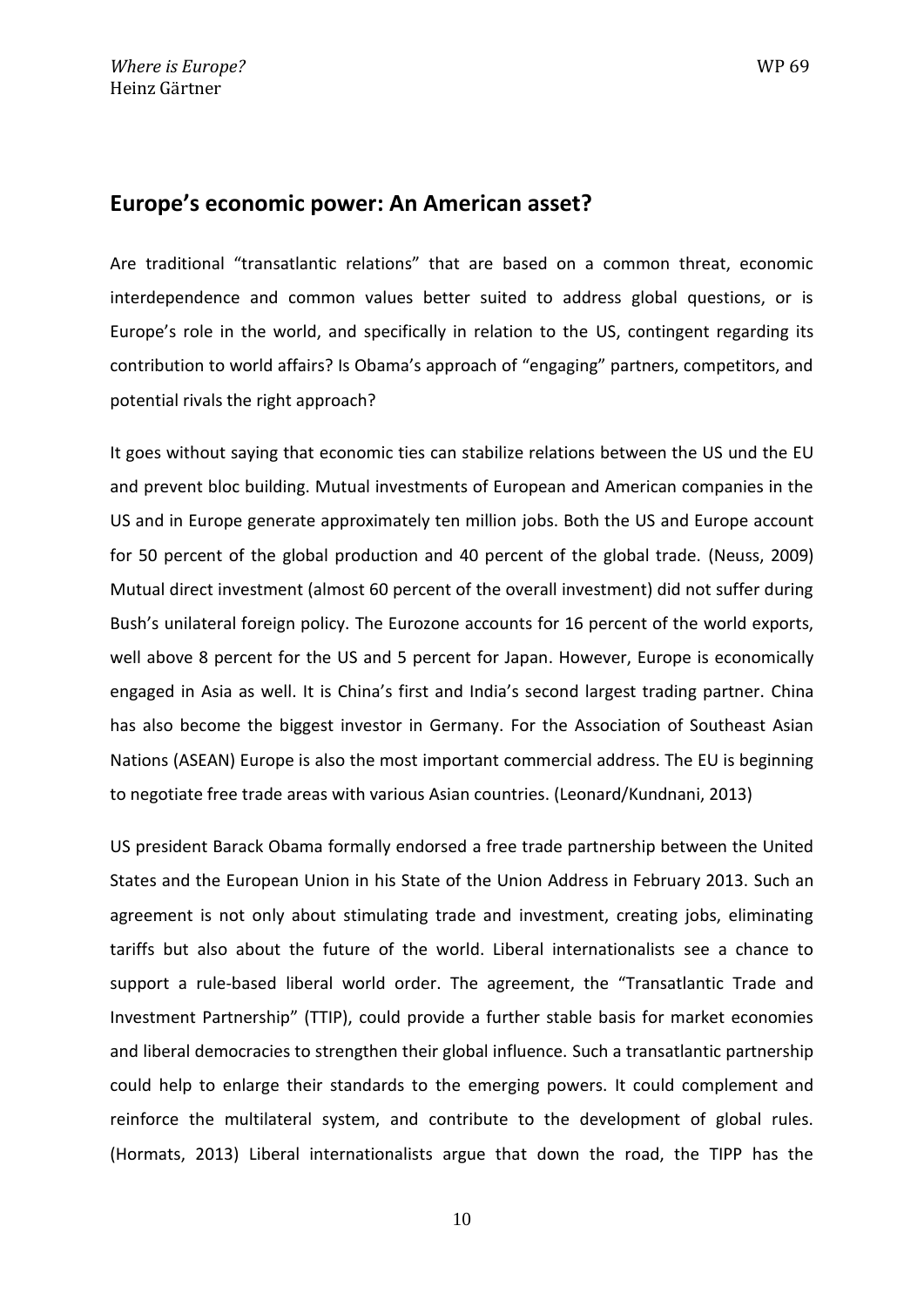potential to create new international standards, common bonds and shared values. On the one hand, it would pull them into the new system because they would want to benefit from the access of the new market; on the other hand, it would push them towards it because they will become dependent on it. Any country might join if it accepts the norms and principles. The US and Europe would create an economic and politically unifying force that would integrate the new emerging actors such as China, India, Brazil, Russia and other established economic powers (Hormats, 2013). Turkey has expressed its interest to participate in the TIPP, Brazil wants to revive an old trade-pact with Europe (The Economist, 2013). The agreement would support efforts for similar deals with Asia and the Pacific such as the multilateral "Trans-Pacific-Partnership" (TPP) or the bilateral free trade agreement with Korea (KORUS) and Vietnam. The US is also working with Canada, Mexico, Peru and Chile on the eastern shore of the Pacific to negotiate the Trans-Pacific Partnership with trading partners in East Asia. (Kurata, 2013)

The more detailed rules and standards might be very different, however. There are profound differences in agriculture policies such as disputes on genetically modified products, in labour laws, minimum wages or economic policies on deficit spending. Additionally, critics would say such a US – EU accord would exclude poorer nations and a global trade agreement involving more countries would be more desirable. Also, it would undermine the regulatory work of the "World Trade Organization" (WTO).

Geo-strategists and realists would argue that on a grand strategic level, closer US – European ties, the TIPP, and improved cooperation of the US with Asian-Pacific states, the TPP, would enhance the West's leverage with China. (Barker, 2013) It would push back China's autocratic capitalist model that could dominate the world order as Kagan and others fear. The deal would enable the US together with Europe to set global rules to maintain their control over the global economic governance. The US and Europe would not only consolidate their status as the leading economies but build a political bloc of liberal democracies.

Economic interdependence neither necessarily hinders nor helps improve political relations, however. It is by no means sufficient for achieving political rapprochement to solve common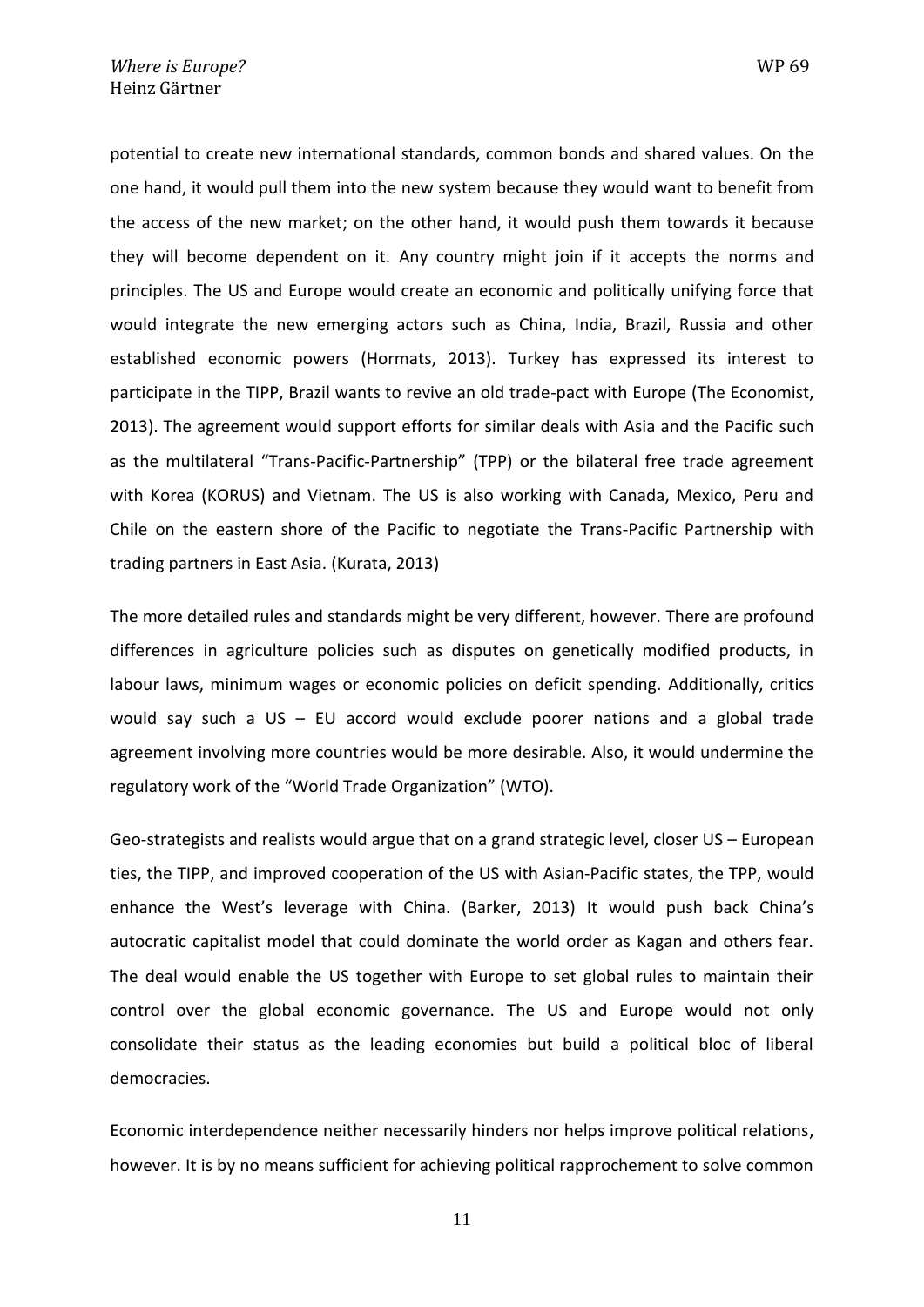problems. Both sides of the Atlantic remain extremely vulnerable to the economic and financial crisis, to climate change, proliferation, and terrorism. Economic interdependence is no guarantee for solving political problems. Realists even argue that interdependence is a cause of conflict because it increases vulnerability. Before World War I mutual trade relations among the later war fighting parties were stronger than trade relations between the US and Europe today. On the other hand, the Anglo-American economic relations declined before the war, while critical rapprochement occurred. (Kupchan, 2010a, b) Crises among the highly interdependent European powers in the decades leading up to the war were generally resolved without bloodshed, however. Among the less interdependent powers in Eastern Europe crises regularly escalated to militarized violence. (Gratzke, 2012)

#### **Europe's political and military power: sufficient?**

The "European Union Institute for Security Studies" is not sure whether it prefers more "multipolarity" with the EU as a confident global actor, or more "interdependence." Therefore, one author (Grevi, 2009) comes up with a mixture, the "inter-polar world".

The "European Council on Foreign Relations" (2009) argues that Europe's role in the world, and specifically in relation to the US, is contingent regarding its contribution to world affairs. This is because the world requires global solutions. These global challenges include: the economic and financial crisis, climate change, nuclear proliferation and disarmament, terrorism, organized crime, pandemics. Additionally, regional conflicts like in Afghanistan, the Balkans, the Middle East, and Iran's and North Korea's nuclear programs require common global involvement.

The analyses of Europe's global role in many ways are based on a realist scenario of powers, a "balance of power system" or a "global network of political and military alliances" (Kagan, 2009) although they aren't sufficient means to solve global problems. Global solutions are not based solely on military contributions. In this context, Europe's should not be undervalued or ignored.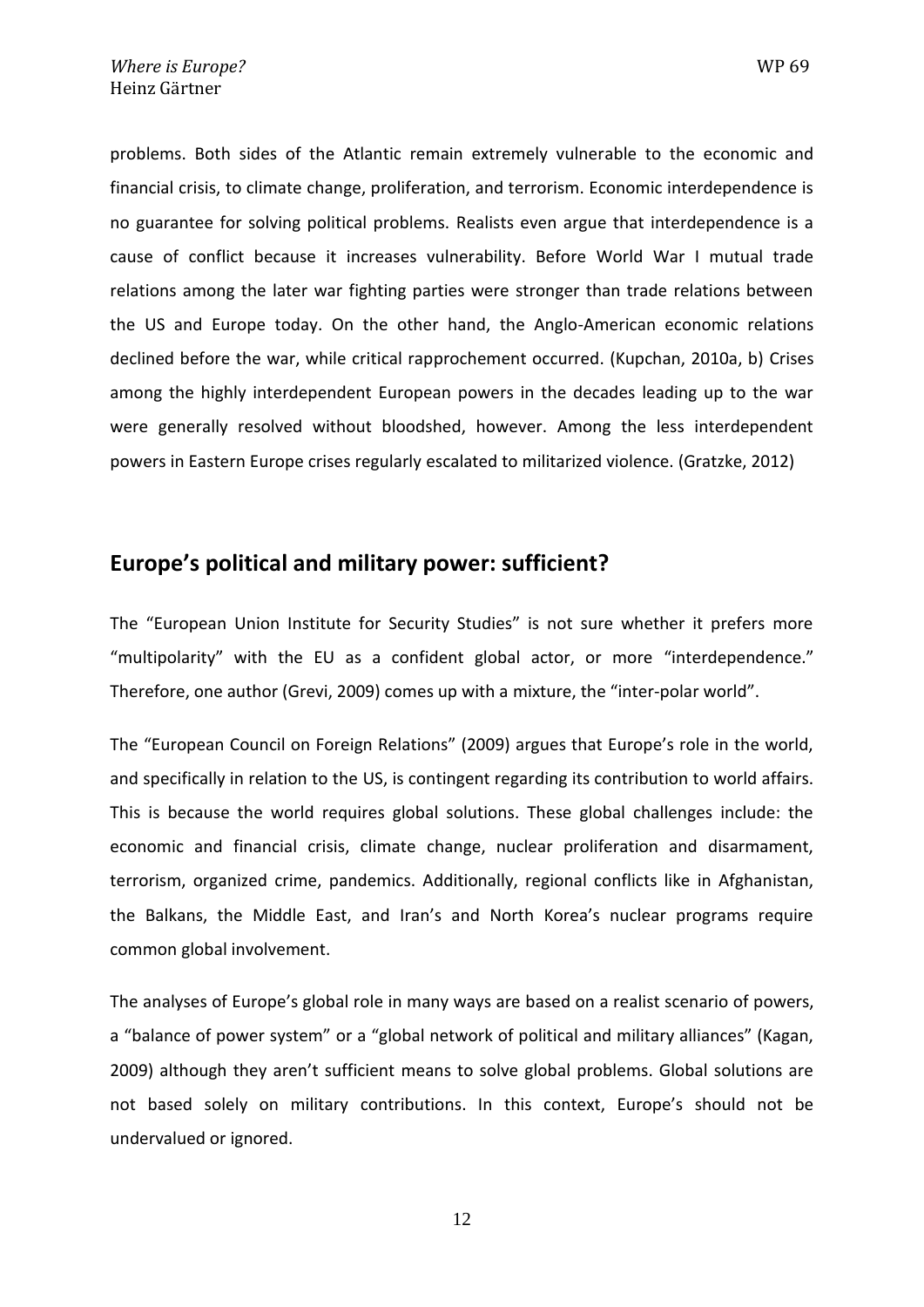After all, about 70,000 European troops are deployed in various missions abroad. Europeans spend about half of what the US spends on defense. The austerity policies on both sides of the Atlantic caused cuts in military spending. This in turn led to accusations from the former Secretary of Defense Robert Gates that European countries are failing "to pull their weight" in military affairs. NATO responded with concepts like "smart defense" and "pooling and sharing" as a way to reduce costs and setting priorities. But why should Europe compete with the US regarding defense expenditures? They are not enemies or rivals. The EU military expenditures account for more than one fifth of total military spending worldwide compared to the US with about 45 percent. The Europeans spend twice as much on defense as Russia, China, India and Brazil together. Russia spends a little more than the UK or France; China about twice as much as Russia. (SIPRI, 2012. de Wijk, 2012) In 2000, Britain sent troops to Sierra Leone, and in 2002, France to Ivory Coast to suppress unrest. In Afghanistan Europeans lost about 1000 troops. In Bosnia and in Kosovo the Europeans provide most of the troops. In the missions Libya and Mali the UK and France took the lead even though they still lack sufficient capabilities. It is doubtful if the US would have conducted these operations without the European initiative, however. The EU looks like a real "military heavyweight." (Hellmann, 2010)

But the real question is what the focus of security is: "national security" to protect your territory; "human security" to protect individuals all over the world under conditions of regional destabilization, dysfunctional states, poverty, demographic changes and refugee flows, pandemics; or "global security" to meet challenges like global warming, nuclear proliferation, international terrorism. It seems that the US still concentrates more on "national security" and the EU more on "human and global security." The latter, of course, can only be addressed cooperatively and multilaterally.

NATO is being transformed. It no longer faces a wholesome territorial assault by Soviet and Warsaw Pact forces. Today it deploys its forces in support of peace and stabilization operations out-of-area and -continent desirably mandated by the UN. NATO after the Chicago summit in May 2012 will recognize that the most direct threats to the security of their member states are neither military nor territorial in character, like climate change, nuclear proliferation, terrorism, demographic transformation. At the same time NATO has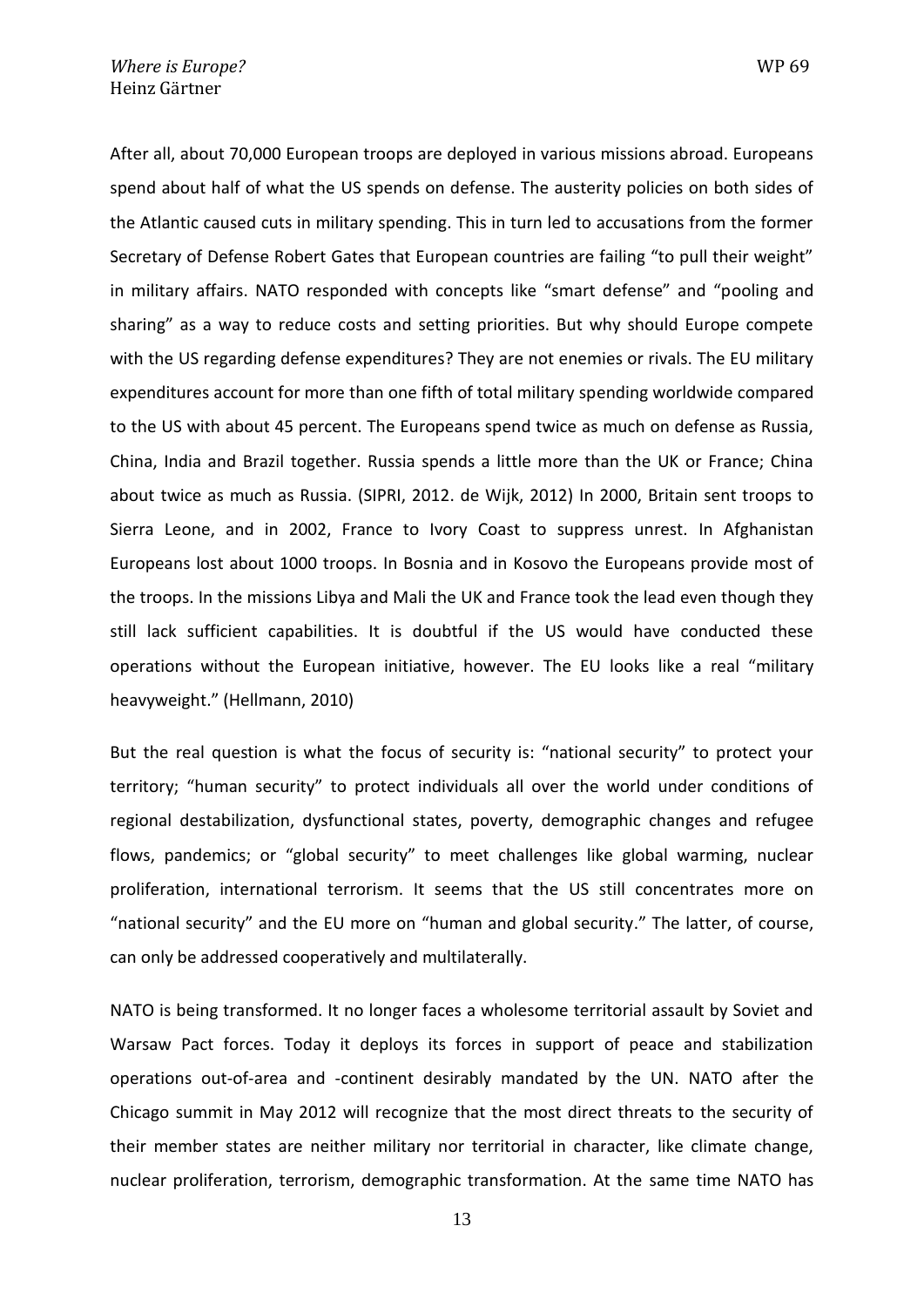the huge legacy of the armed forces left over from the Cold War. It still has to figure out what to do with territorial defense, as defined in Article 5 of its treaty because it does not expect a major onslaught on Alliance territory. Its forces rather have to operate hundreds or even thousands of kilometers distant. NATO and the EU will have to find some division of labour regarding capacities and geographical fields of operation. The EU appears to focus on the West-Balkans and Africa while the US will concentrate on the Gulf region, the Middle East, the Pacific and East Asia.

#### **The Libyan and Mali examples**

Europe and European states are able to act when problems arise and common interests are at stake as the examples of Libya and Mali show.

The Libyan operation of NATO was a successful US European cooperation although the US provided most of the intelligence, the fuelling and targeting capabilities, the surveillance and [reconnaissance](http://www.dict.cc/englisch-deutsch/reconnaissance.html). The states of the coalition of the willing, consisting of the US and European countries, decided to use force to protect Libyan civilians against armed attacks by the Libyan regime. UN Security Council Resolution 1973 of March 2011 emphasizes the responsibility of the Libyan authorities to protect the Libyan population and of the parties to armed conflicts "to take all feasible steps to ensure the protection of civilians." The intervention met the criteria of the concept of human security because it's the primary purpose was the protection of civilians from grave and systematic violations of human rights. For the US State Department, humanitarian reasons were the decisive factor, not potential military hazards, and it overruled the Pentagon, which had doubts about the military feasibility. There was a Security Council mandate that was being implemented by a coalition mainly of NATO states. In addition, the resolution has been endorsed by the Arab League. The United States in particular signaled that this time it renounced a unilateral approach. France und the UK officially took the lead.

The Libyan intervention based on the principles of "Responsibility to Protect" (R2P) is an expression of change in the norms of state sovereignty. They have given way to the human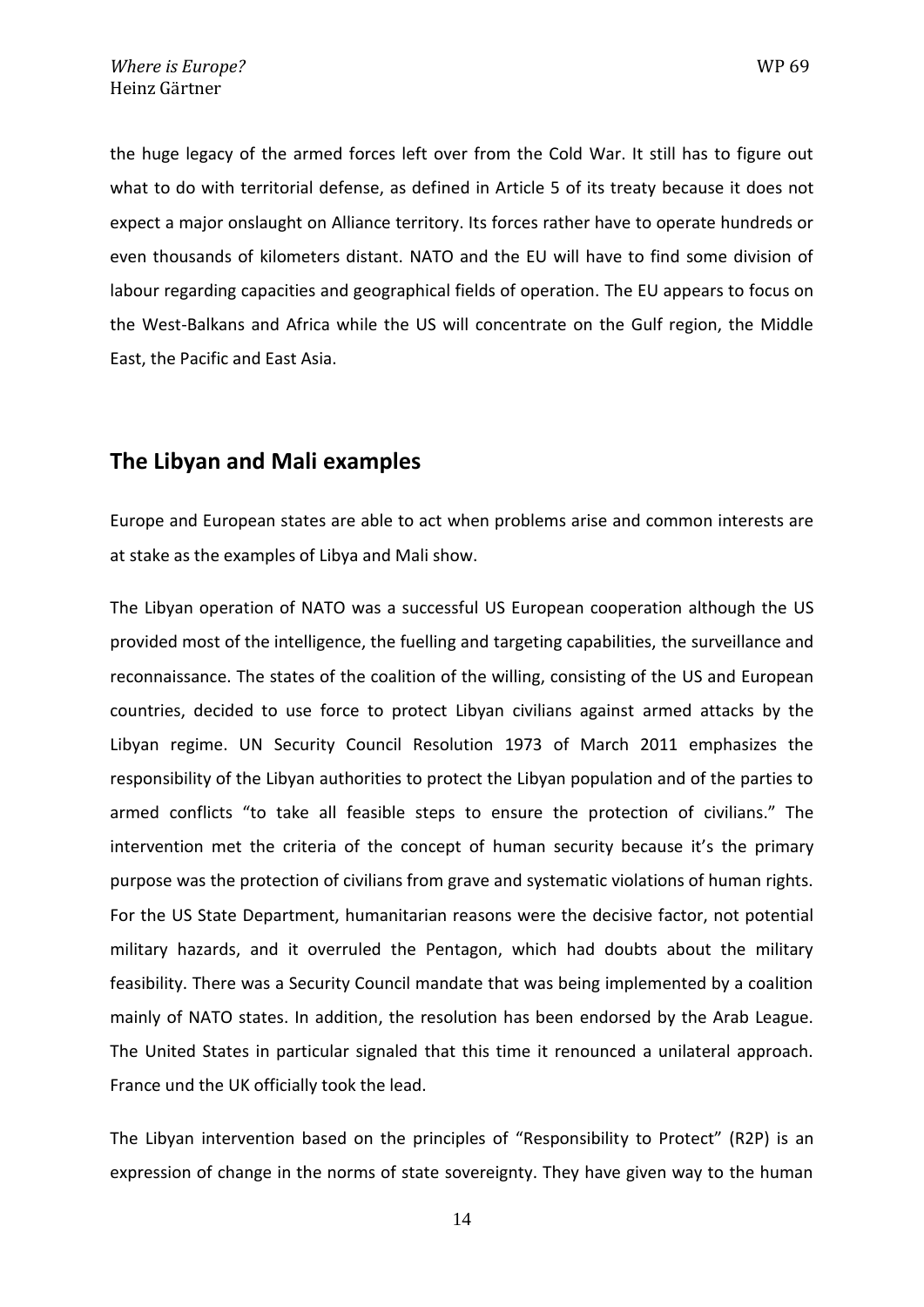rights revolution and new ideas about a more complex array of norms concerning legitimacy and authority. Opposition to Bush's Iraq war was not about the use of force as such, but rather about the principles and procedures for using military power. (Ikenberry, 2012, 270- 277) If there were no legitimate international competent and enduring authority, liberals in both governments and NGOs might want to decide for themselves if and when human rights were violated, and neoconservative nationalists might want to determine whether and where to promote democracy (with or without the use of force). Instead, both camps feel constrained by multilateral institutions, and may even benefit from unipolar structures. There is no alternative to an international order based on rules, principles and institutions.

France's military intervention in Mali in February 2013 demonstrated that France has the capability to deploy a large military force. As it the Libya's example of 2011 showed, the EU's security and defense policy is highly dependent on Britain's and France's military capabilities. France and Britain are the only EU members that are both able and willing to project hard power. Still, the Europeans are dependent on US support at least indirectly without the involvement of US troops. In Libya and Mali, the United States supplied intelligence, drones, fighter and refueling and transport aircraft, ammunition stocks and missiles to destroy air defenses.

The US seems to accept this division of labour since the US is determined to devote more resources to the Pacific. But it wants the Europeans to provide more of the capabilities. It is not only a question of military spending but of a new philosophy. The European Armies still appear to prepare for a massive land invasion that more or less disappeared together with the Warsaw Pact. The Mali intervention once more raises the question: Under which criteria and conditions will European states use force with the approval of the EU? The legitimacy of the Libya intervention was based on the principle of R2P. In Mali, France claimed that it is not trying to promote democracy but to bring stability, that it is not securing resources but supporting the Mali government, that it is not extending Francafrique but defending European interests. The fact that France was acting militarily on behalf of the EU highlights the weakness of its "comprehensive approach" for security and development that it pursued in the Sahel zone since 2011.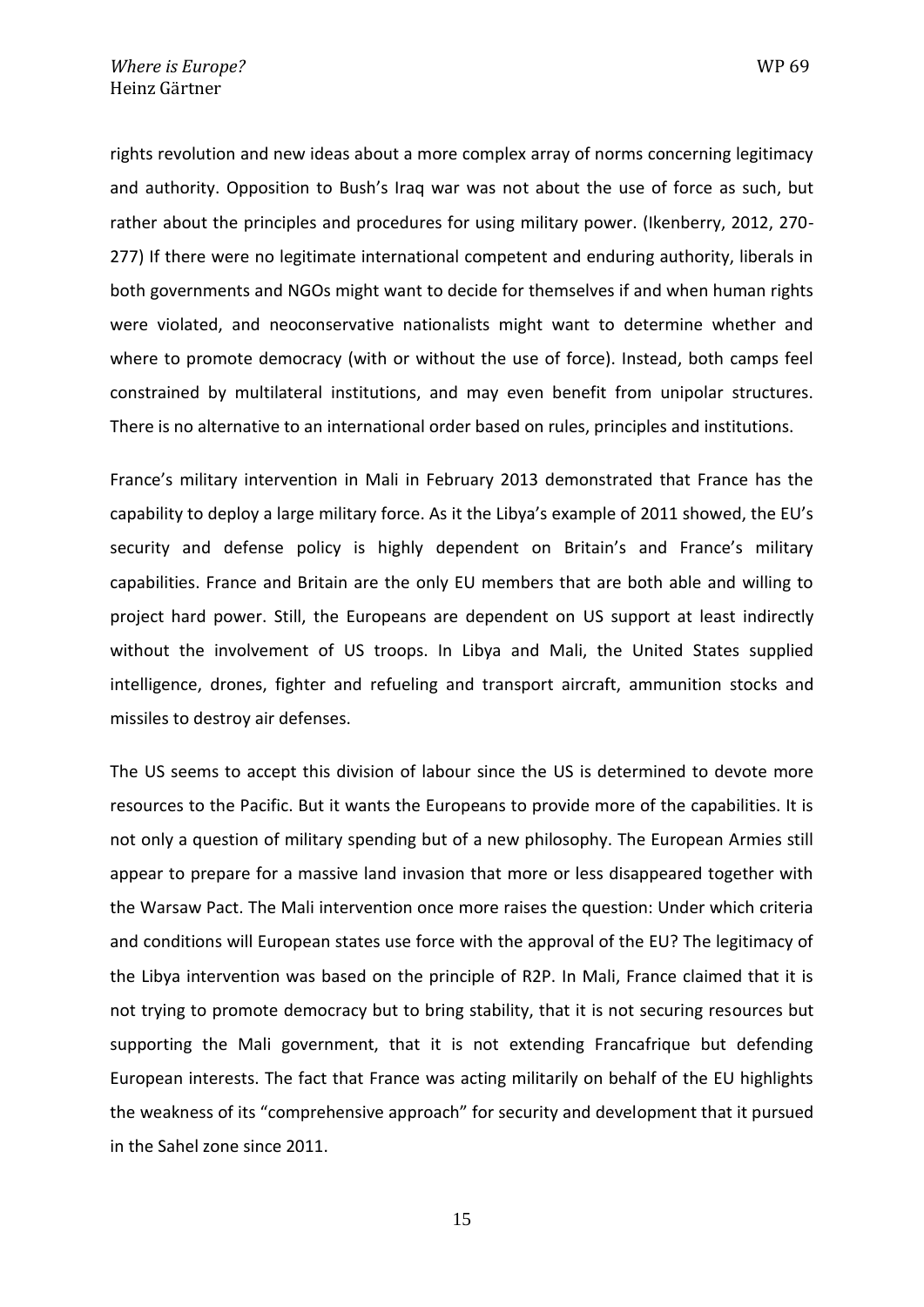The United Nations Security Council [Resolution 2100](http://www.un.org/en/peacekeeping/missions/minusma/documents/mali%20_2100_E_.pdf) of 25 April 2013 "Multidimensional Integrated Stabilization Mission in Mali" (MINUSMA) $^1$  replaces the "African-led International Support Mission in Mali" (AFISMA). To support political processes in Mali it covers a broad security-related mandate: support the transitional authorities of Mali in the stabilization of the country and implementation of the transitional roadmap, focusing on major population centers and lines of communication, protecting civilians, human rights monitoring, the creation of conditions for the provision of humanitarian assistance and the return of displaced persons, the extension of State authority and the preparation of free, inclusive and peaceful elections. The broad mandate would enable the EU or some of its member-states to participate on various levels of the mission.

#### **Conclusions**

In the American academic debate Europe's role in the future world is largely ignored. It is mainly debate about the US and China. The challenges for the US and Europe alike are almost all global. There are regional conflicts that involve state and non-state actors, climate change and resource shortages, the danger of nuclear weapons, massive human rights violations, criminal and terrorist organizations who also use the cyberspace.

Traditional "transatlantic relations" that were based on a common threat are not sufficient to address global questions. President Barack Obama's approach of "engaging" partners, competitors, and potential rivals goes beyond them. It is strength rather than weakness and it is a strategy for problem-solving rather than a goal in itself. In the long run, "engagement" can also contribute to democratization and regime change.<sup>2</sup>

The best concept for global problem-solving could be Hillary Clinton's "multi-partner world", in place of the "multipolar world" concept. This does not mean that competition, polarity, and ideological differences would disappear. But it creates a level of global cooperation. Such attempts emerged after every major crisis: after 1815 with the "Concert of Vienna," after 1918 with the "League of Nations," after 1945 with the "United Nations," after the 1989/90 globalization took place (disrupted by Bush's unilateralism).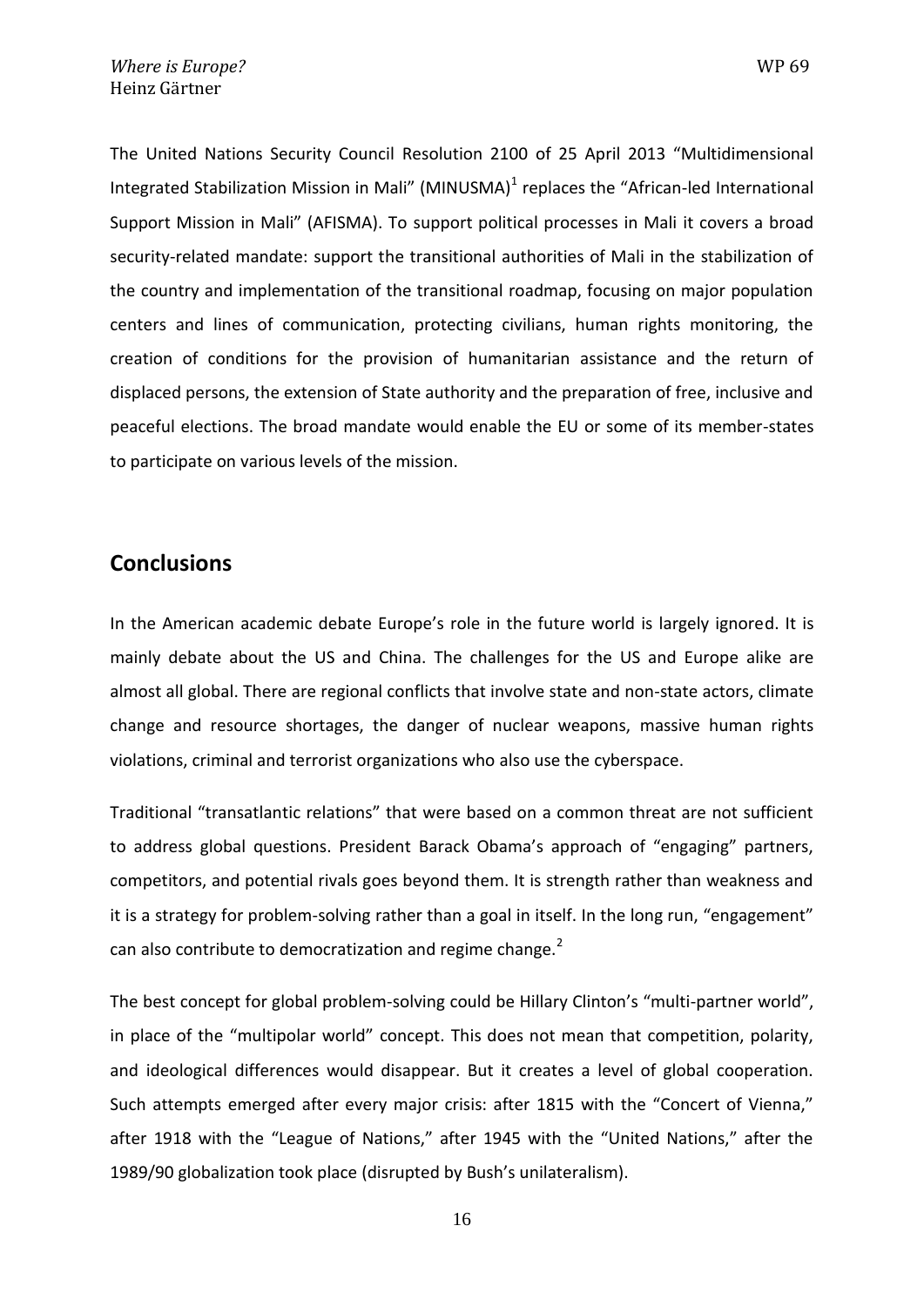We are moving towards a new world but we do not yet know what it will look like. Of course the US and Europe will be important actors of it but it is equally clear that traditional concepts will not be desirable. The new focus now is on what the US and Europe can achieve in the world rather than the focus on the relationship as an end in itself.

Europe and European states are able to act once the need for action becomes obvious once a problem arises as the examples of Libya and Mali demonstrate. It need not be always be NATO or the EU but in many ways coalitions of the able and willing are more flexible and can act on a case-by-case basis. They can use the infrastructure provided by NATO, the EU and the member states. The cases of Libya and Mali made it clear that the US will increasingly expect contributions from allies and rely on partners when it comes to international military missions. (see also Gross, 2013) NATO and Europe have to accept that they have to build not only a European but a global security architecture.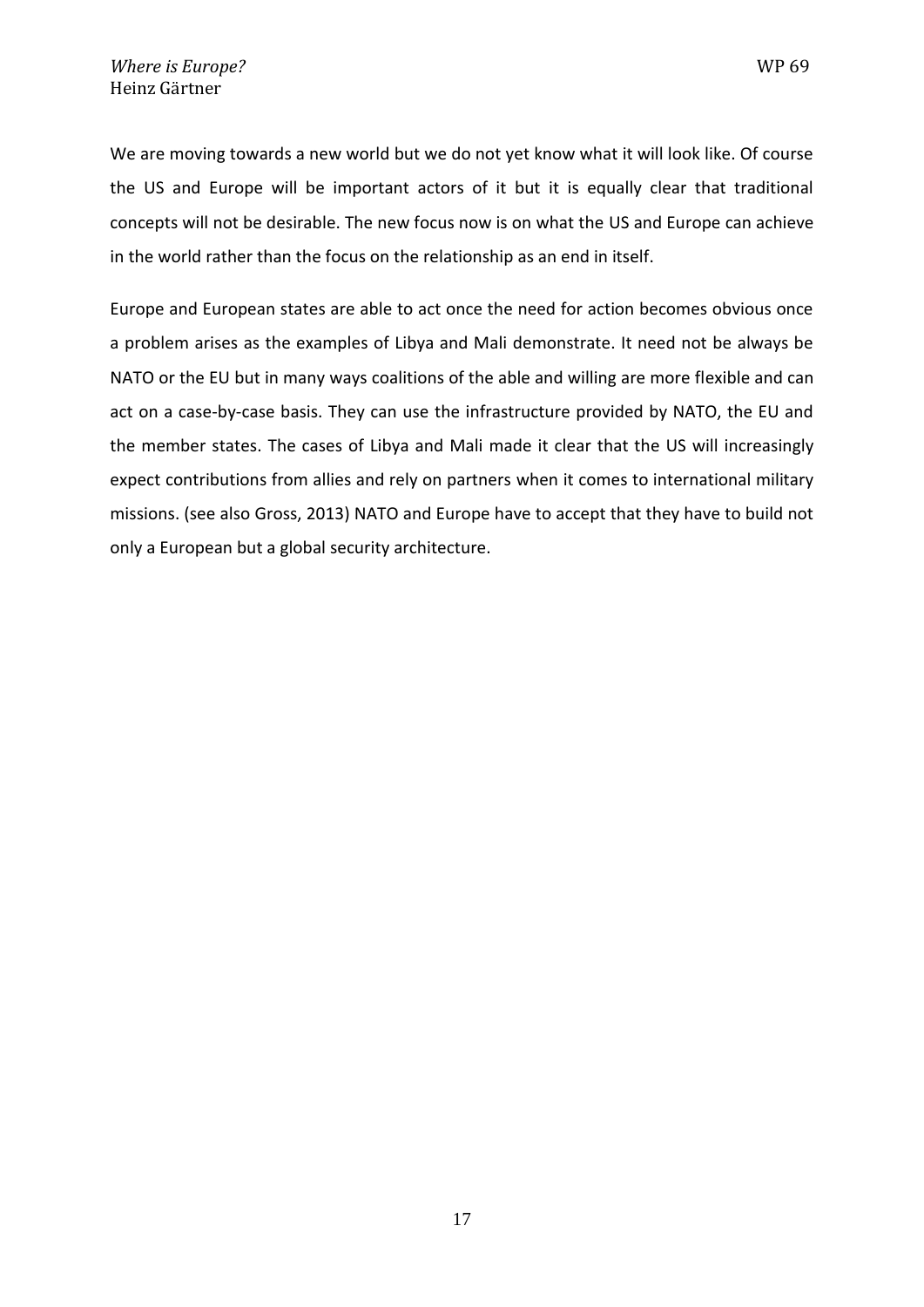#### **Notes**

<sup>1</sup> Resolution 2100 was adopted by the Security Council at its 6952<sup>nd</sup> meeting, on 25 April 2013.

<sup>2</sup> Examples are: the improving relations of US – Chile, US – Brazil, US – Argentina, and Brazil – Argentina in the eighties; and also US – Philippine relations under Ferdinand Marcos.

#### **References**

Barker, T. (2013) For Transatlantic Trade, This Time Is Different: Why the Latest US-EU Trade Talks Are Likely to Succeed. *Foreign Affairs,* Snapshot, February 26.

Bouchet, N. (2013) The democracy tradition in US foreign policy and the Obama presidency. *International Affairs*, January.

Brooks, S.G., Ikenberry, J.G. and Wohlforth, W.C. (2013) Don't Come Home, America: The Case against Retrenchment. *International Security*, Winter 2012/13.

Brzezinski; Z. (2012) *Strategic Vision: America and the Crisis of Global Power*. Basic Books, New York.

de Wijk, R. (2012) The geopolitical consequences of the €-crisis. *Europe's World*, Summer.

*The Economist* (2013) A transatlantic tipping-point: An historic trade pact between America and Europe needs saving. 27 April.

European Council on Foreign Relations (2009) *[Towards a post-American Europe: A Power](http://ecfr.eu/content/entry/towards_a_post-american_europe_a_power_audit_of_eu-us_relations_shapir/)  Audit of EU-US Relations.* [By Nick Witney & Jeremy Shapiro,](http://ecfr.eu/content/entry/towards_a_post-american_europe_a_power_audit_of_eu-us_relations_shapir/) 02 Nov.

Gartzke, E. (2012) Trading on Preconceptions: Why World War I Was Not a Failure of Economic Interdependence*. International Security*, Vol. 36, No. 4, Spring.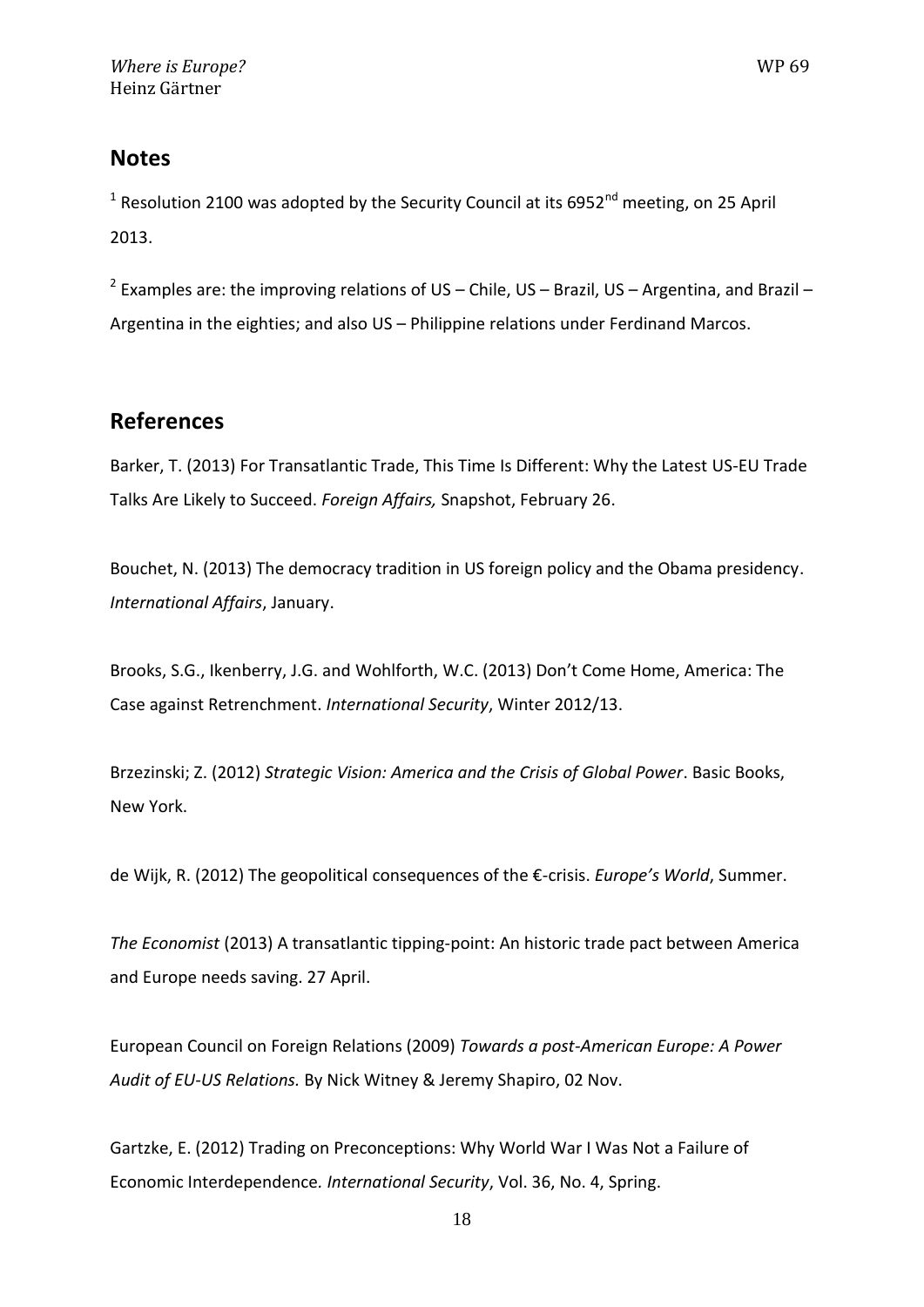Grevi, G. (2009) *The Interpolar World: A New Scenario.* Occasional paper 79 European Union Institute for Security Studies, June 2009.

Gross, E. (2013) *The American sequester – and us. EU Institute for Security Studies*, brief 19, April.

Haass, R.N. (2008) The Age of Nonpolarity: What Will Follow US Dominance. *Foreign Affairs,*  May/June.

Hellmann, G. (2010) *Demilitarization of Europe? If the Atlantic Alliance has a Problem it is that is that Europe is Transnationalizing Security while the US is Remilitarizing along National Security Lines*. Paper.

Hormats, R.D. (2013) *The Transatlantic Trade and Investment Partnership: America's New Opportunity to Benefit from, and Revitalize its Leadership of, the Global Economy*. Remarks at the Center for Transatlantic Relations, John Hopkins University SAIS, April 23.

Ikenberry, G.J. (2011) *Liberal Leviathan: The Origins, Crisis, and Transformation of the American World Order*. Princeton University: Princeton and Oxford.

Kagan, R. (2008) *The Return of History and the End of Dreams*, Vintage: New York.

Kagan, R. (2009) *The Return of History and the End of Dreams*, Vintage: New York.

Kagan, R. (2012) *The World America Made.* Alfred A. Knopf: New York.

Kennedy, P. (1987) *The Rise and Fall of the Great Powers: Economic Change and Military Conflict from 1500 to 2000.* New York: Random House.

Khanna, P. (2008) *The Second World: Empires and Influence in the New Global Order.*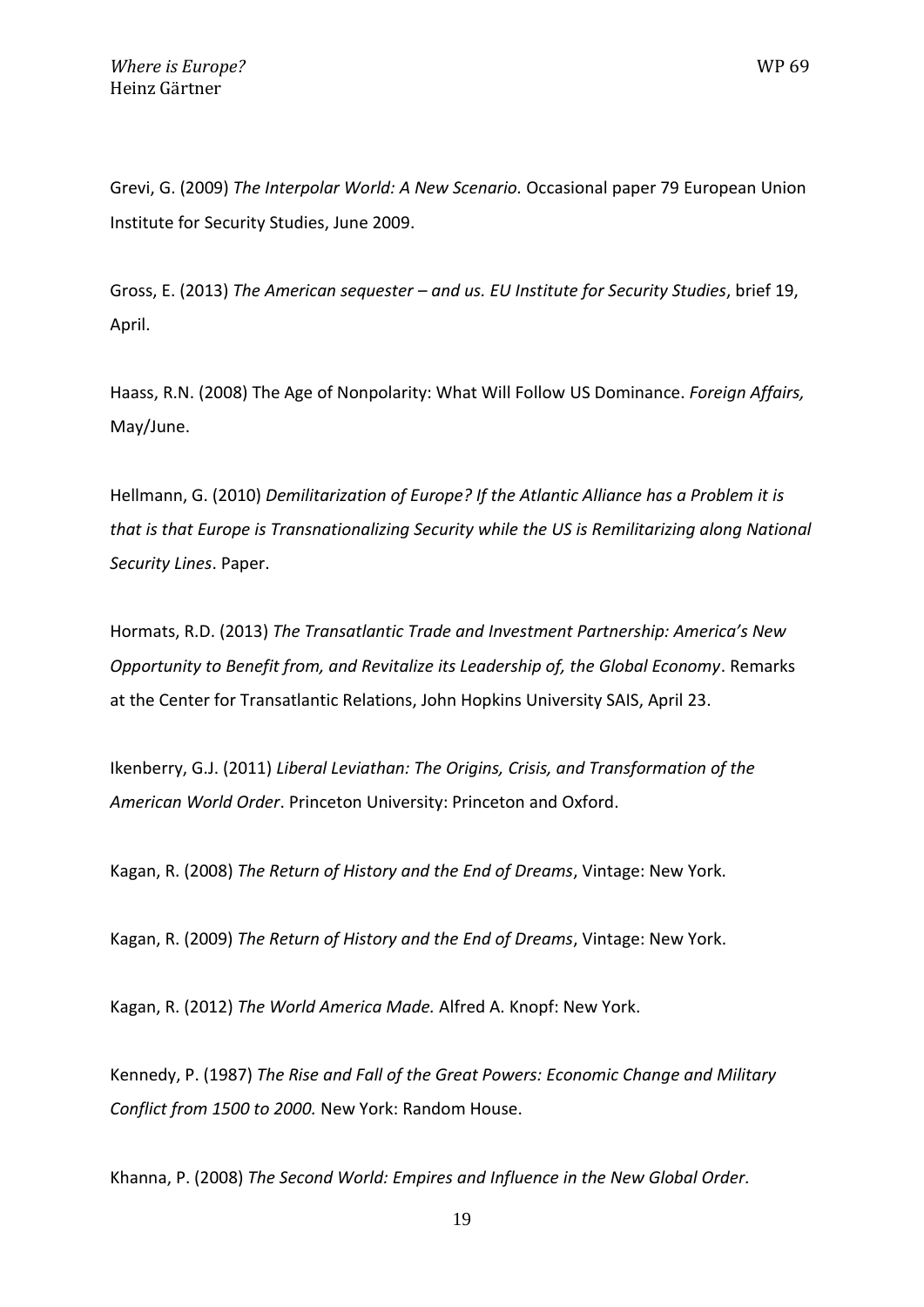Random House: New York.

Kupchan, C.A. (2012) *No One's World, the West, The Rising Rest, And The Coming Global Turn*. Oxford University Press: New York.

Kupchan, C.A. (2010a) Enemies Into Friends: How the United States Can Court Its Adversaries. *Foreign Affairs*, March/April.

Kupchan, C.A. (2010b) *How Enemies Become Friends: The Sources of Stable Peace.* Princeton University Press.

Kupchan, C.A. (2012) *No One's World, the West, The Rising Rest, And The Coming Global Turn.* Oxford University Press: New York.

Kurata, P. (2013) *Biden Calls for Stronger Ties in Western Hemisphere*. US Department of State, Vice President Biden, IIP Digital, 9 May.

[http://iipdigital.usembassy.gov/st/english/article/2013/05/20130509147174.html#axzz2UgC](http://iipdigital.usembassy.gov/st/english/article/2013/05/20130509147174.html#axzz2UgC50Qxf) [50Qxf](http://iipdigital.usembassy.gov/st/english/article/2013/05/20130509147174.html#axzz2UgC50Qxf)

Leonard, M. and Kundnani, H. (2013) Think Again; European Decline. *Foreign Policy*, May/June.

Moravcsik, A. (2010) Europe, the Second Superpower. *Current History*, March, p91-98.

National Intelligence Council (2008) *Global Trends 2025: A Transformed World.* November.

Neuss, B. (2009) Asymmetric Interdependence: Do America and Europe Need Each Other? *Strategic Studies Quarterly,* Winter, 110-124.

Nye Jr., Joseph, S. (2008) *The Powers to Lead.* Oxford University Press: Oxford.